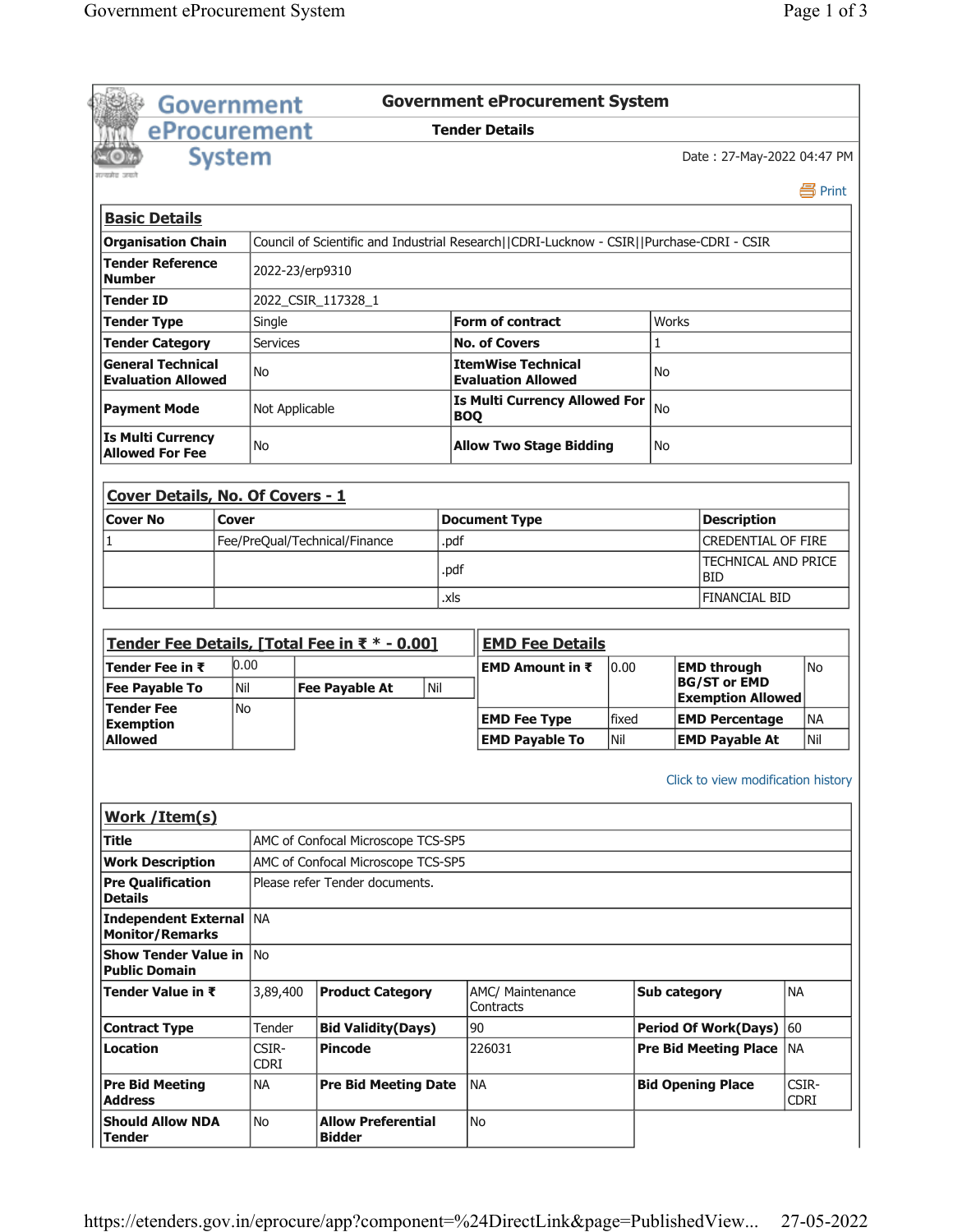| <b>Critical Dates</b>                           |                           |                                                                                                          |                            |                          |                               |                                                    |                                                                     |                                   |                                 |  |
|-------------------------------------------------|---------------------------|----------------------------------------------------------------------------------------------------------|----------------------------|--------------------------|-------------------------------|----------------------------------------------------|---------------------------------------------------------------------|-----------------------------------|---------------------------------|--|
| <b>Publish Date</b>                             |                           |                                                                                                          |                            | 27-May-2022 05:00 PM     |                               | <b>Bid Opening Date</b>                            |                                                                     |                                   | 03-Jun-2022 10:00 AM            |  |
| <b>Document Download / Sale Start</b><br>Date   |                           |                                                                                                          |                            | 27-May-2022 05:15 PM     |                               | <b>Document Download / Sale End</b><br><b>Date</b> |                                                                     |                                   | 01-Jun-2022 05:30 PM            |  |
| <b>Clarification Start Date</b>                 |                           |                                                                                                          | <b>NA</b>                  |                          | <b>Clarification End Date</b> |                                                    | <b>NA</b>                                                           |                                   |                                 |  |
| <b>Bid Submission Start Date</b>                |                           |                                                                                                          |                            | 27-May-2022 05:30 PM     |                               | <b>Bid Submission End Date</b>                     |                                                                     |                                   | 01-Jun-2022 05:30 PM            |  |
|                                                 |                           |                                                                                                          |                            |                          |                               |                                                    |                                                                     |                                   |                                 |  |
|                                                 |                           |                                                                                                          |                            |                          |                               |                                                    |                                                                     |                                   |                                 |  |
| <b>Tender Documents</b><br><b>NIT</b>           |                           |                                                                                                          |                            |                          |                               |                                                    |                                                                     |                                   |                                 |  |
| <b>Document</b>                                 | <b>S.No Document Name</b> |                                                                                                          |                            |                          |                               | <b>Description</b>                                 |                                                                     |                                   | <b>Document</b><br>Size (in KB) |  |
|                                                 | 1                         | Tendernotice_1.pdf                                                                                       |                            |                          |                               | TENDER FOR AMC of Confocal Microscope TCS-SP5      |                                                                     |                                   | 767.70                          |  |
| <b>Work Item</b>                                |                           |                                                                                                          |                            |                          |                               |                                                    |                                                                     |                                   |                                 |  |
| <b>Documents</b>                                |                           | <b>S.No Document Type</b>                                                                                |                            | <b>Document Name</b>     |                               |                                                    | <b>Description</b>                                                  |                                   | <b>Document</b><br>Size (in KB) |  |
|                                                 | ı                         | Tender Documents                                                                                         |                            | AMC9310.pdf              |                               |                                                    | <b>TENDER DOCUMENT FOR</b><br>AMC of Confocal Microscope<br>TCS-SP5 |                                   | 754.67                          |  |
|                                                 | 2                         | <b>BOQ</b>                                                                                               |                            | BOQ_127894.xls           |                               |                                                    | <b>BOQ FOR AMC of Confocal</b><br>Microscope TCS-SP5                |                                   | 242.00                          |  |
|                                                 |                           |                                                                                                          |                            |                          |                               |                                                    |                                                                     |                                   |                                 |  |
| <b>Single Bidders List</b><br>S.No.             |                           | <b>Bidder Name</b>                                                                                       |                            |                          |                               | <b>Bidder Login Id</b>                             |                                                                     |                                   |                                 |  |
| 1.                                              |                           | DHR Holding India Pvt.Ltd                                                                                |                            |                          |                               |                                                    | contact.india@leica-microsystems.com                                |                                   |                                 |  |
| <b>Iteration</b><br>1.                          | 0                         | <b>Auto Extension Corrigendum Properties for Tender</b><br>No. of bids required for bid opening a tender |                            |                          |                               | $\overline{7}$                                     | Tender gets extended to No. of days                                 |                                   |                                 |  |
|                                                 |                           |                                                                                                          |                            |                          |                               |                                                    |                                                                     |                                   |                                 |  |
| <b>Bid Openers List</b>                         |                           |                                                                                                          |                            |                          |                               |                                                    |                                                                     |                                   |                                 |  |
| S.No                                            |                           | <b>Bid Opener Login Id</b>                                                                               |                            | <b>Bid Opener Name</b>   |                               |                                                    | <b>Certificate Name</b><br><b>DINESH KUMAR</b>                      |                                   |                                 |  |
| 1.                                              |                           | dkv.eproc@csir.res.in                                                                                    |                            | Dinesh Kumar Vishwakarma |                               |                                                    | VISHWAKARMA                                                         |                                   |                                 |  |
|                                                 |                           | jp.eproc@csir.res.in                                                                                     |                            | Jai Prakash              |                               |                                                    | <b>JAI PRAKASH</b>                                                  |                                   |                                 |  |
| $\frac{2}{3}$ .<br>4.                           |                           | maheshk.eproc@csir.res.in<br>anilkumar.eproc@csir.res.in                                                 |                            |                          |                               | Mahesh Kumar<br>Anil Kumar                         |                                                                     | MAHESH KUMAR<br><b>ANIL KUMAR</b> |                                 |  |
|                                                 |                           |                                                                                                          |                            |                          |                               |                                                    |                                                                     |                                   |                                 |  |
| <b>GeMARPTS Details</b>                         |                           |                                                                                                          |                            |                          |                               |                                                    |                                                                     |                                   |                                 |  |
| <b>GeMARPTS ID</b>                              |                           |                                                                                                          | GGMEMR7AEIUK               |                          |                               |                                                    |                                                                     |                                   |                                 |  |
| <b>Description</b>                              |                           |                                                                                                          | AMC of Confocal Microscope |                          |                               |                                                    |                                                                     |                                   |                                 |  |
| <b>Report Initiated On</b>                      |                           |                                                                                                          | 10-May-2022                |                          |                               |                                                    |                                                                     |                                   |                                 |  |
| <b>Valid Until</b>                              |                           |                                                                                                          | 09-Jun-2022                |                          |                               |                                                    |                                                                     |                                   |                                 |  |
| <b>Tender Properties</b>                        |                           |                                                                                                          |                            |                          |                               |                                                    |                                                                     |                                   |                                 |  |
| <b>Auto Tendering</b><br><b>Process allowed</b> |                           | No                                                                                                       |                            |                          |                               | <b>Show Technical bid status</b>                   |                                                                     | Yes                               |                                 |  |
| <b>Show Finance bid</b><br>status               |                           | Yes                                                                                                      |                            |                          |                               | <b>Show Bids Details</b>                           |                                                                     | Yes                               |                                 |  |
| <b>BoQ Comparative Chart</b><br>model           |                           | Normal                                                                                                   |                            |                          |                               |                                                    | BoQ Compartive chart decimal places                                 | $\overline{2}$                    |                                 |  |
|                                                 |                           |                                                                                                          |                            |                          |                               | Form Based BoQ                                     |                                                                     | No                                |                                 |  |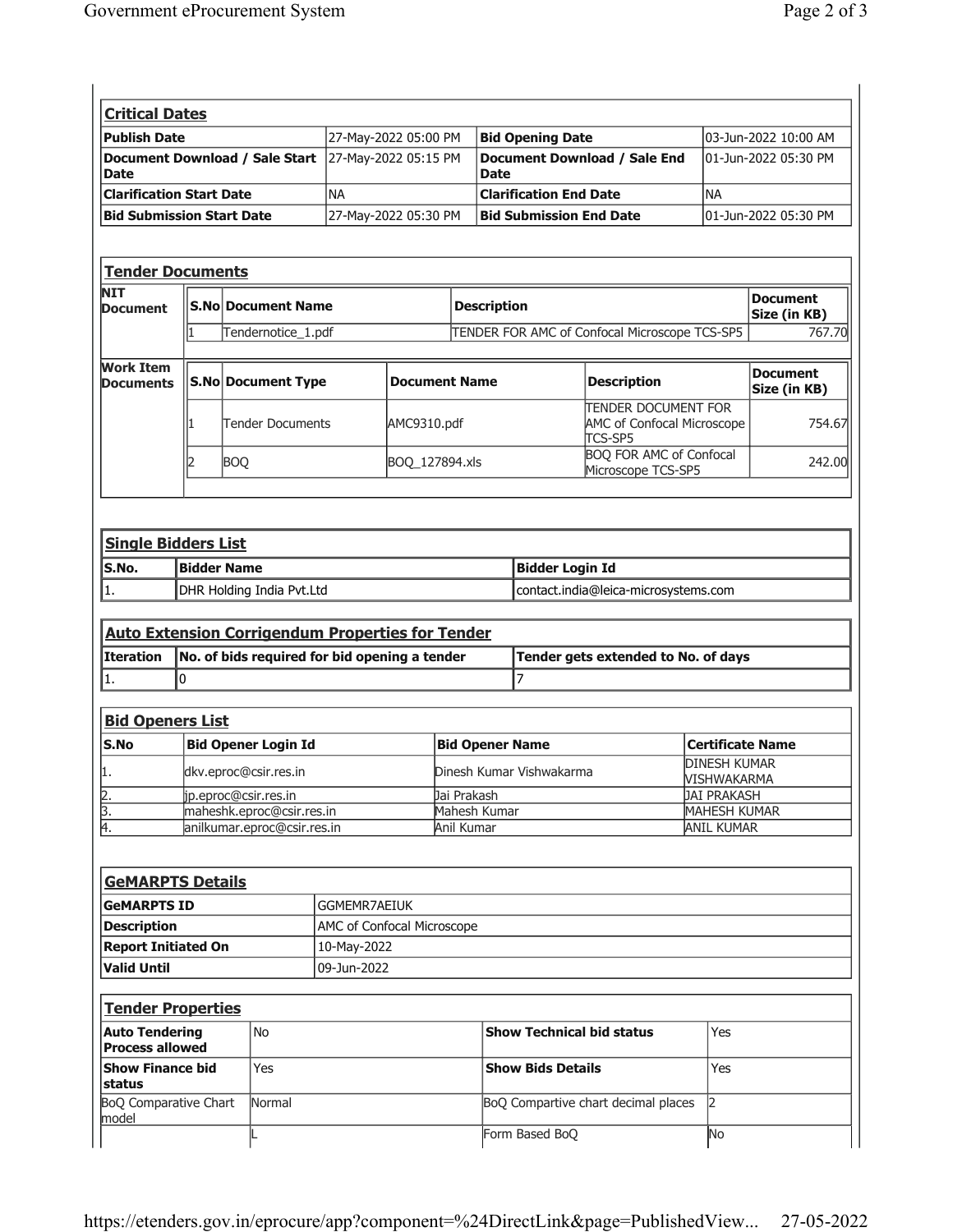| <b>BoQ Comparative Chart</b><br>Rank Type |                                                     |
|-------------------------------------------|-----------------------------------------------------|
|                                           |                                                     |
| <b>Tender Inviting Authority</b>          |                                                     |
| <b>Name</b>                               | THE STORES AND PURCHASE OFFICER                     |
| <b>Address</b>                            | SECTOR 10 JANKIPURAM EXTENSION SITAPUR ROAD LUCKNOW |
|                                           |                                                     |
| <b>Tender Creator Details</b>             |                                                     |
| <b>Created By</b>                         | Mahesh Kumar                                        |
| <b>Designation</b>                        | Astt. SO                                            |
| <b>Created Date</b>                       | 27-May-2022 04:41 PM                                |
|                                           |                                                     |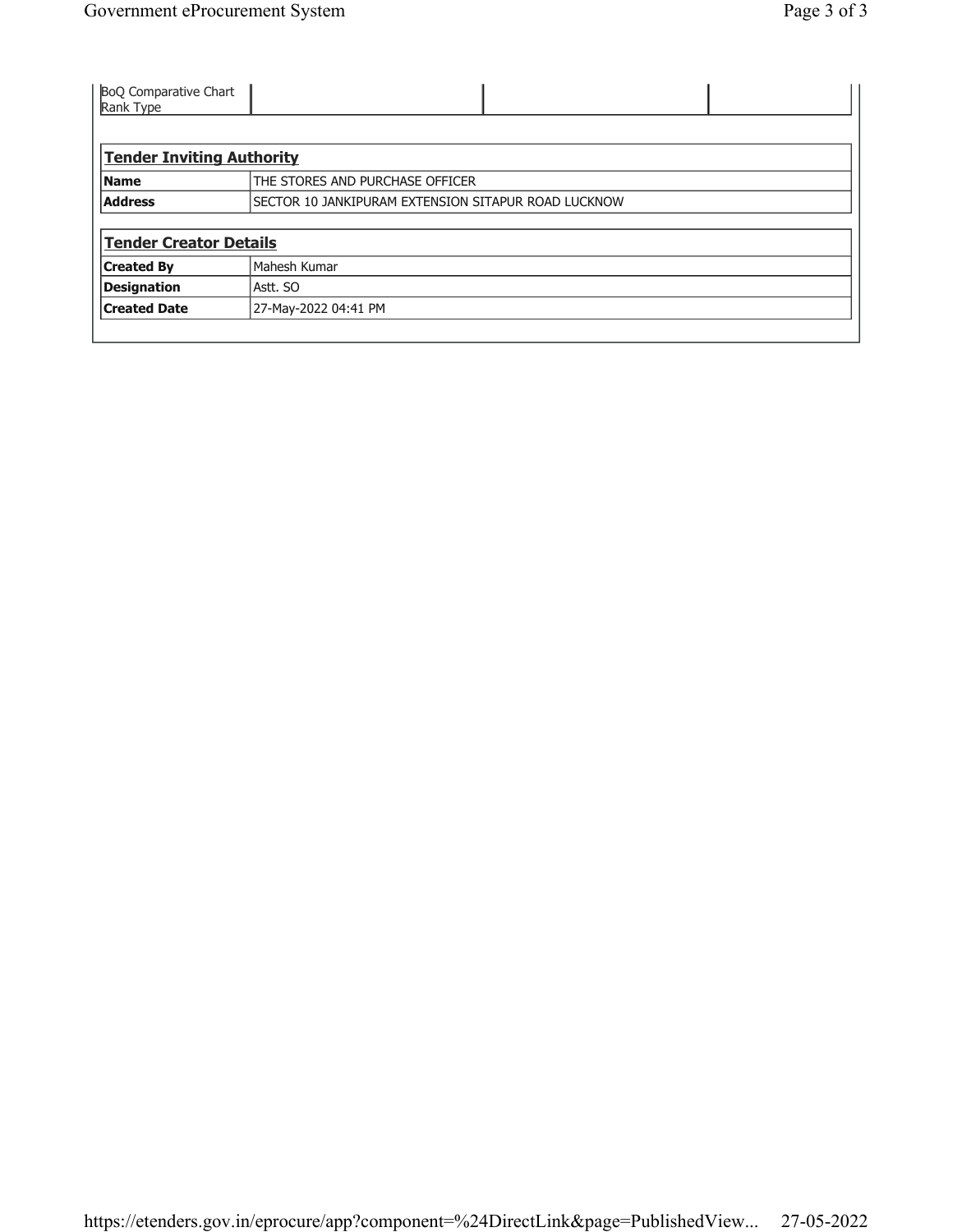

B.S. 10/1, Sector 10, Jankipuram Extension, Sitapur Road, Post Box No.: 173, Lucknow- 226021 (India)<br>Phone: (0522) 2771940, 271960, 2961 202, Fax: 91- (522) 2771941 Gram : CENDRUG, Web : http://www.odrindia.org

**ANNEXURE–5A** 

### **SINGLE TENDER DOCUMENT**

### **INVITATION TO BID**

File No.2022-23/ERP9310 Date-27-05-2022

To M/s DHR Holding India Pvt. Ltd., Gurgaon.

Dear Sirs,

 Sub: Quotation for supply of "AMC of Confocal Microscope TCS-SP5 (Sr. No. 8100000587) (Service)**" (AS PER ATTCHED LIST)**

Ref: Our Enquiry No. . 2022-23/ ERP8966 Date 27-05-2022

Director, **CSIR**-**CDRI, Sector-10 Jankipuram Extension, Sec-10,Sitapur Road, Lucknow- 226031** herein after called as the **'Purchaser'** is interested in the purchase of below mentioned material (s). Kindly send your quotation through E. tender before due date **by17:30hrs. (IST).** 

| SL.<br>No. | Description of the material                                                                                                                            | Period   |
|------------|--------------------------------------------------------------------------------------------------------------------------------------------------------|----------|
|            | ""AMC of Confocal Microscope TCS-SP5 (Sr. No. 8100000587) (Service)"<br>1. Preventive visit -2 Nos.<br>2. Breakdown vist-Unlimited/as when as required | One Year |

**Note: Please provide the following documents.** 

- 1. **Quotation with maximum possible discount.**
- 2. **Price resanbility certificate**
- 3. **Authorization Certificate (if not manufacturer)**

**Last Date for submission: 01.06.2022 up to 17:30 hrs. (IST)** 

**Date of Opening: 03.06.2022. at 10:00 hrs. (IST)** 

**TERMS & CONDITIONS** 

1. The quotation must be in the form furnished by the Purchaser and should be free from corrections/erasures. In case there is any unavoidable correction it should be properly attested. If not the quotation will not be considered. Hand written Quotations will not be considered.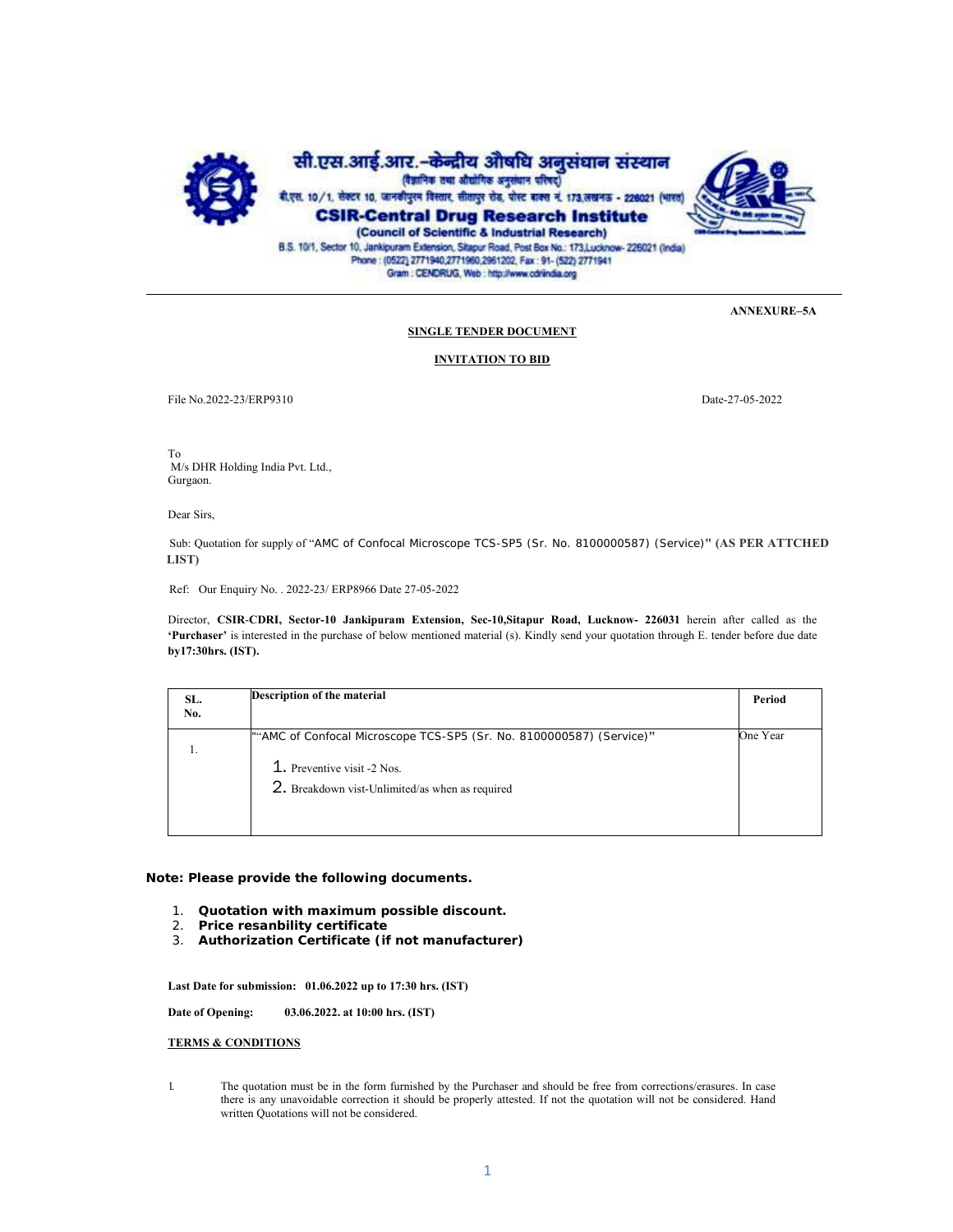- 2. It may kindly be noted that your bid should  $A$ ) be in **One part bidding**).
- *A)* be in *One part bidding).*
- *B*) accompany Bid Security(EMD) =NIL
- *C*) on the event of award of Contract in contract value) valid for a period of 02 Months beyond the Warranty period.
- 3. Each quotation sent by post is to be enclosed in double cover addressed to The Store Purchase officer, CSIR-CDRI **Sector-10 Extension Sitapur Road Lucknow.** Quotations delivered personally should be put in the tender box kept in the office of.
- 4. The acceptance of the quotation will rest with the competent authority of **CSIR-CDRI Sector-10 Jankipuram Extension Sec-10, Sitapur Road Lucknow,** who does not bind himself to accept the lowest quotation and reserves the right to himself to reject, or partially accept any or all the quotations received without assigning any reason.
- 5. Price quoted should be net and valid for a minimum period of **90** days from the date of opening of the quotation.
- 6. Participation in this tender is by invitation and is not limited to the selected Purchaser's registered suppliers. Unsolicited offers are liable to be ignored. However, suppliers who desire to participate in such tenders in future may bring it to the notice of the purchaser and apply for registration as per procedure. It may be noted that Conditional/Unsigned tenders shall not be considered.
- 7. The bidder must submit the applicable Price Schedule Form as Annexed to the tender document available on the website.<br>8. Complete specification with manufacturer's name and address should be given while quoting. Literat 8. **Complete specification with manufacturer's name and address should be given while quoting. Literature/Pamphlets should also be enclosed wherever applicable.** 
	- <sup>10</sup>**.** In cases of agents quoting on behalf of their foreign manufacturers, one agent cannot represent two manufacturers or quote on their behalf in a particular tender enquiry. One manufacturer can also authorize only one agent/dealer. There can be only one bid from the following:
		- 1. The foreign manufacturer directly or through one Indian agent on his behalf; or
		- 2. Indian/foreign agent on behalf of only one principal.
	- 11. Please indicate the name and address of the agents in India if any, the details of Spare Parts of Benchtop ultracentrifuge to be rendered by them & the percentage of commission payable to them. **Agency commission payable to the Indian Agent should be clearly indicated**. The Agency commission would be payable only in Indian Rupees after acceptance.
	- 12. This lab/Instt Is registered with Dept. of Scientific & Industrial Research, Govt. of India and concessional customs duty and GST & IGST are leviable vide notification no. 54/2002-Customs on all imports covered under notification No.51/96-Customs dated 23.07.1996, Notification No.47/2017-Integrated Tax (Rate) and Notification No.45/2017-Central Tax (Rate) both dated 14th November, 2017.
	- 13. The mode of dispatch/transportation of the items must be by Air/Sea/Rail/Road only. (Retain one only).
	- 15. Delivery period required for supplying the material should be invariably specified in the quotation. The offered delivery period shall have to be strictly adhered to in case an order is placed.
	- 16. Liquidated Damages Clause for delays: The applicable rate is 0.5% per week and maximum deduction is 10% of the contract price.
	- 17. If the deliveries are not maintained and due to that account the purchaser is forced to buy the material at your risk and cost from elsewhere, the loss or damage that may be sustained there by will be recovered from the defaulting supplier.
	- 18. All supplies are subject to inspection and approval before acceptance. Manufacturer warranty certificates and manufacturer/Government approved lab test certificate shall be furnished along with the supply, wherever applicable.
	- 19. TDS would be recovered as per rules in case of Fabrication/ Servicing/ Maintenance jobs/Installation charges etc.
	- 20 Kindly furnish your PAN & GST Number etc. in your quotation for our records.
	- 21 The 50% Payment will be release after successfully completion of six months AMC Work period with the certification of satisfactory atleast one preventive visit report by the indenting officer/division and remaining 50% payment will be release after successfully completion of AMC Work period with the certification of satisfactory remaining preventive visit report by the indenting officer/division
	- 22. All disputes shall be settled in the courts of **Lucknow** ( *from where the Purchase Order is issued )* Jurisdiction only.
	- 23. Tender conditions (printed on the reverse), if any, or otherwise sent along with the tender shall not be binding on us.
	- 24. All the above instructions and our standard terms and conditions must be complied failing which your offer may be liable for rejection.

Yours faithfully,

(N.S. Prasad) Stores & Purchase Officer

**NOTE:** This notice is being published for information only and is not an open invitation to quote in this limited tender. Participation in this tender is by invitation only and is limited to the selected registered suppliers. Unsolicited offers are liable to be ignored. However, suppliers who desire to participate in such tenders in future may apply for registration as per procedure".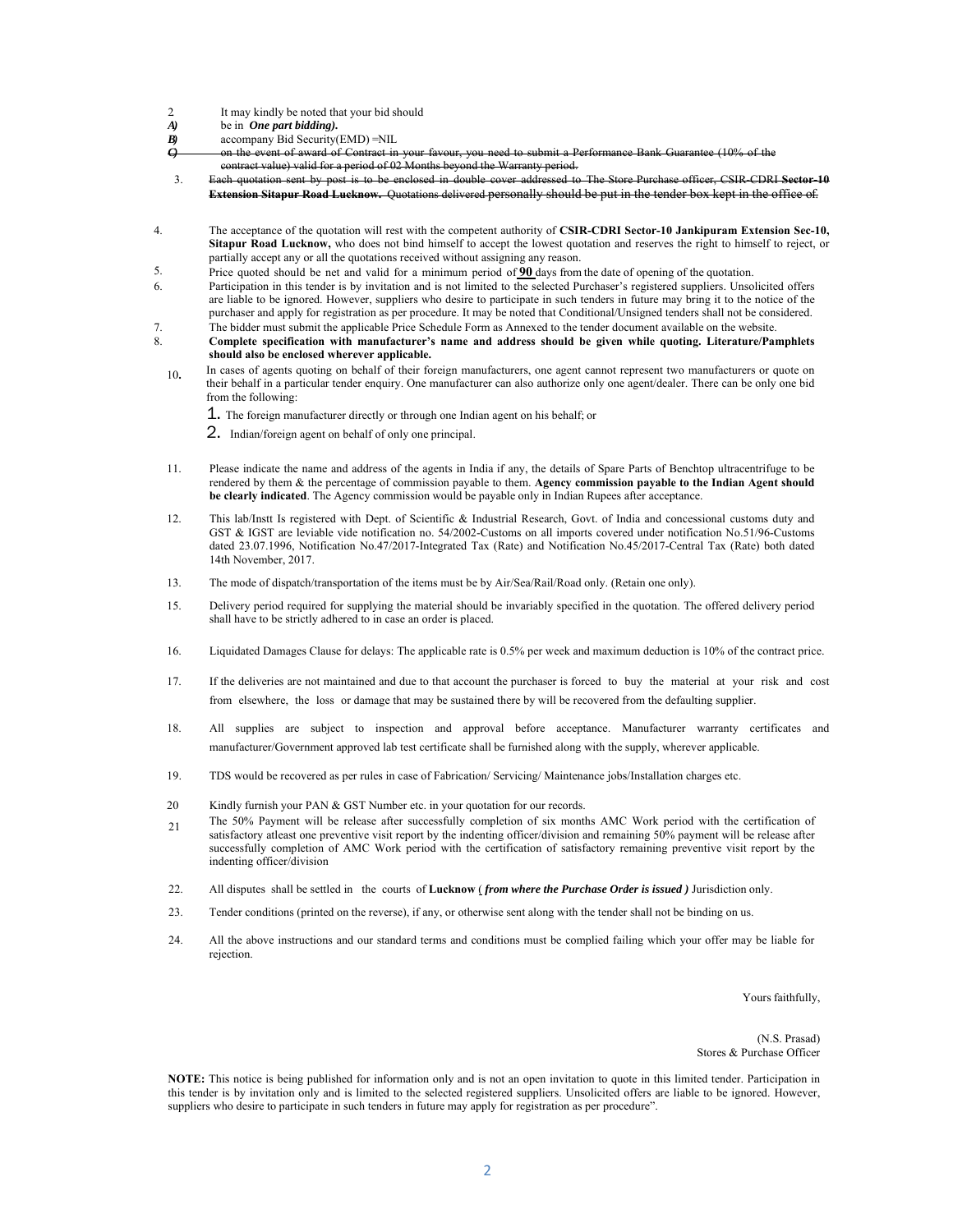## **Annexure–5B**

# **Single Tender document**

TENDER NO 2022-23/ERP9310 Date 24.05.2022

TENDER DOCUMENT

FOR THE PURCHASE OF "AMC of Confocal Microscope TCS-SP5 (Sr. No. 8100000587) (Service)**" (AS PER ATTCHED BOQ)** CSIR- Central Drug Research Institute,

Sector-10, Jankipuram extension Sitapur Road, Lucknow- 226031

Tel: 0522-2771940/1960

# **INVITATION FOR BIDS / NIT**

01. Director, CSIR- CSIR- Central Drug Research Institute, Sector-10, Jankipuram extension Sitapur Road,Lucknow- 226031, invites sealed bids from manufacturers, their authorised distributors and Indian Agent of Foreign principals, if any, for purchase of items listed below:

| Sl. No. | Tender No.      | Description of items                                                                                                                      | Quantity | Single/Double<br>bid | Bid Security (EMD)<br>(in INR) |
|---------|-----------------|-------------------------------------------------------------------------------------------------------------------------------------------|----------|----------------------|--------------------------------|
|         | 2022-23/ERP8966 | "AMC of Confocal Microscope TCS-   As per BOQ  <br>(Sr. No. 8100000587)<br>SP <sub>5</sub><br>(Service)" (AS PER ATTCHED<br><b>LIST</b> ) |          | Single               | NIL                            |

### **CRITICAL DATE SHEET**

| Sl. No | Stage                                     | Date & Time            |
|--------|-------------------------------------------|------------------------|
|        | Publish Date & Time                       | 27-05-2022 (17:00 HRS) |
|        | Sale/document Download Start Date & Time  | 27-05-2022 (17:15 HRS) |
|        | Last Date $&$ time for receipt of queries | <b>NA</b>              |
|        | Pre-bid Conference                        | <b>NA</b>              |
|        | Bid Submission Start Date & time          | 27-05-2022 (17:30 HRS) |
|        | Bid Submission End Date & Time            | 01.06.22 (17:30 HRS)   |
|        | Bid Opening Date & Time                   | 03.06.22 (10:00 HRS)   |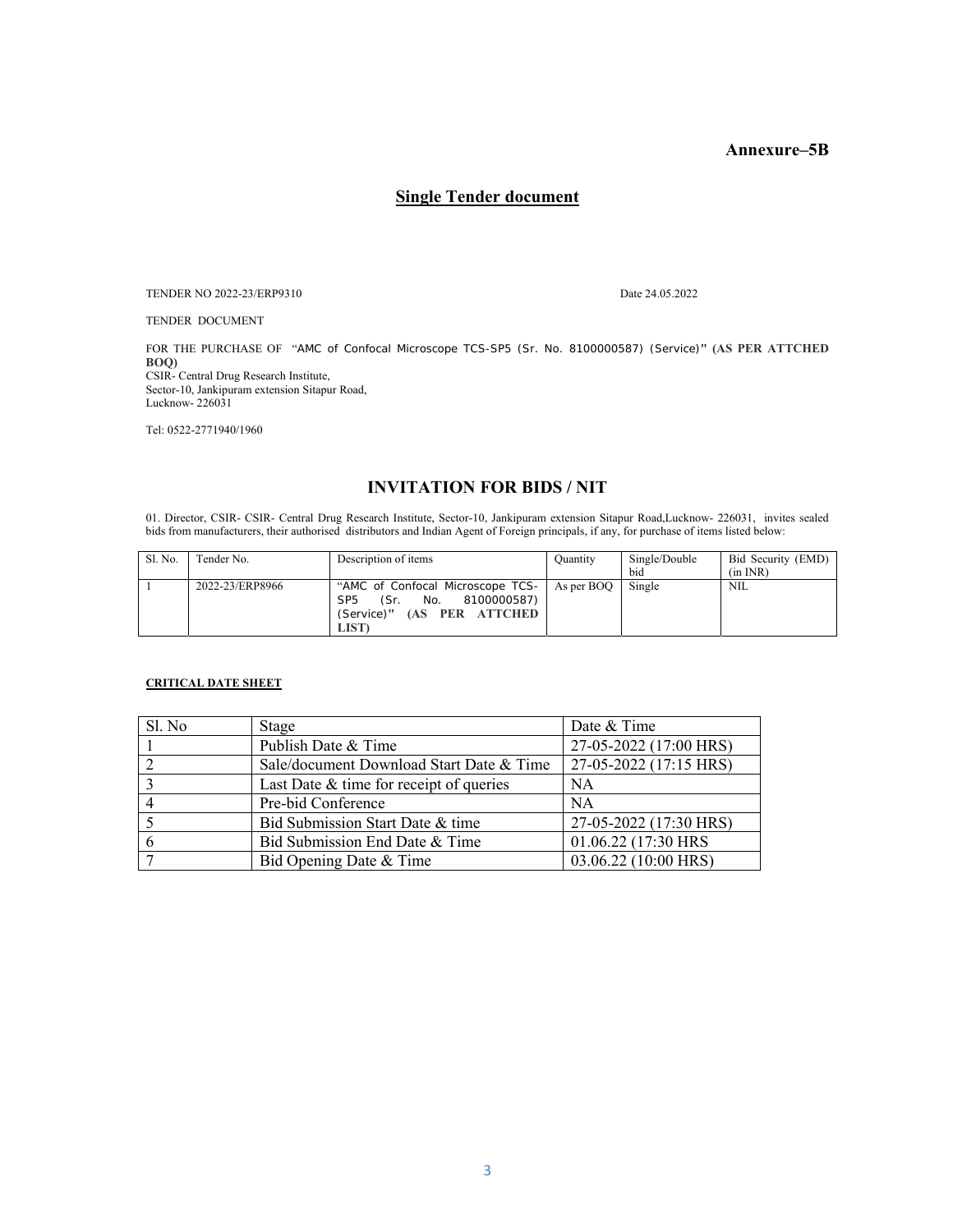## **CODE OF INTEGRITY FORM**

### **Format for declaration by the Bidder for Code of Integrity & conflict of interest**

### **(On the Letter Head of the Bidder)**

**Ref. No**: \_\_\_\_\_\_\_\_\_\_\_\_\_\_\_\_\_\_\_\_\_\_ **Date** \_\_\_\_\_\_\_\_\_\_\_\_\_\_\_\_\_

| To, |  |  |
|-----|--|--|
|     |  |  |

(Name & address of the Purchaser)

\_\_\_\_\_\_\_\_\_\_\_\_\_\_\_\_\_\_\_\_\_\_\_\_\_\_\_\_\_\_

Sir,

With reference to your Tender No. The match of dated dated  $\sim$ 

I/We \_\_\_\_\_\_\_\_\_\_\_\_\_\_ hereby declare that I/we shall abide by the Code of Integrity for Public Procurement as per laid down Govt. Rules and have no conflict of interest.

The details of any previous transgressions of the code of integrity with any entity in any country during the last three years or of being debarred by any other Procuring Entity are as under:

a. b. c.

We undertake that we shall be liable for any punitive action in case of transgression/ contravention of this code.

Thanking you,

Yours sincerely,

Signature (Name of the Authorized Signatory) Company Seal